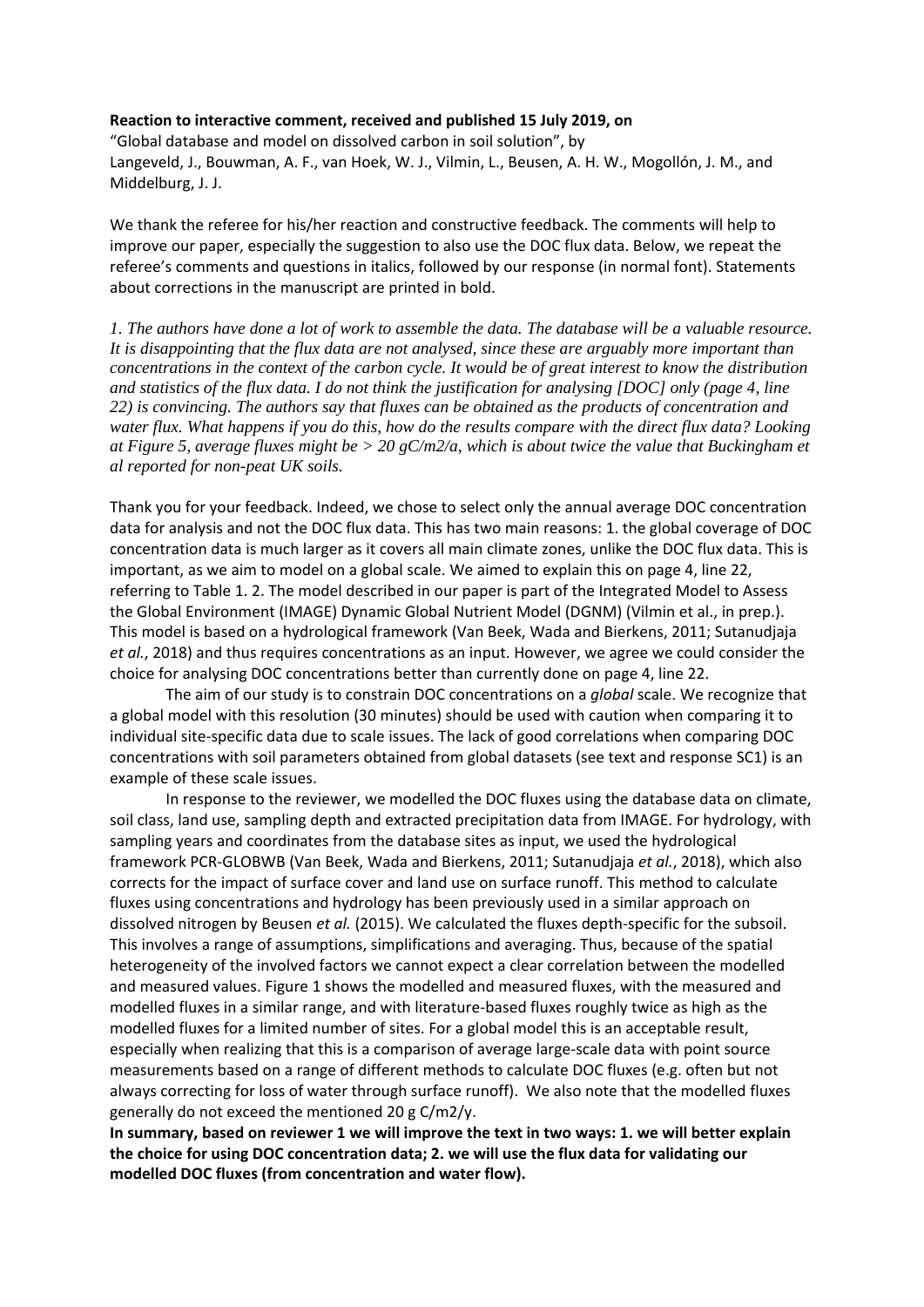

*Figure 1: Subsoil annual average DOC fluxes (g C m-2 y-1) as reported in the database vs modelled subsoil annual average DOC fluxes (n=114). Five isolated extreme values were excluded. Axes have the same range for comparison purposes.* 

*2. Buckingham et al compared straight average and flux-weighted concentrations, and found not much difference, but this was the UK only. Is it possible for the authors to make such a comparison for their collated data? A discussion of the possible dangers of reporting straight-average annual [DOC], which I assume is what has been done, would be helpful.* 

Thank you. Much of the data we collected was already reported in studies as an average over several years and as such contains both straight average and flux-weighted concentrations (e.g. annual averages compiled by (Michalzik *et al.*, 2001)). In other cases, we indeed calculated a straight average. We did not make a comparison between the two approaches. We believe it is acceptable to include both, in particular because, as the reviewer already mentioned, in studies like Buckingham *et al.* (2008), the difference is limited. Still, we acknowledge that it is important to mention the existence of the different approaches. In conclusion, **a few sentences on this issue will be added in the manuscript. Furthermore, we will consider to include it as an additional option in a future update of the database.**

*3. The model is unimpressive – the predictions do not vary much and so there is strong bias, predictions being too high at low [DOC] and too low at high [DOC]. A problem might arise if high soil moisture promotes DOC production (positive effect) while associated high water throughput causes dilution (negative effect). Again, it would be of interest to know the implications of the modelled data for flux estimation.*